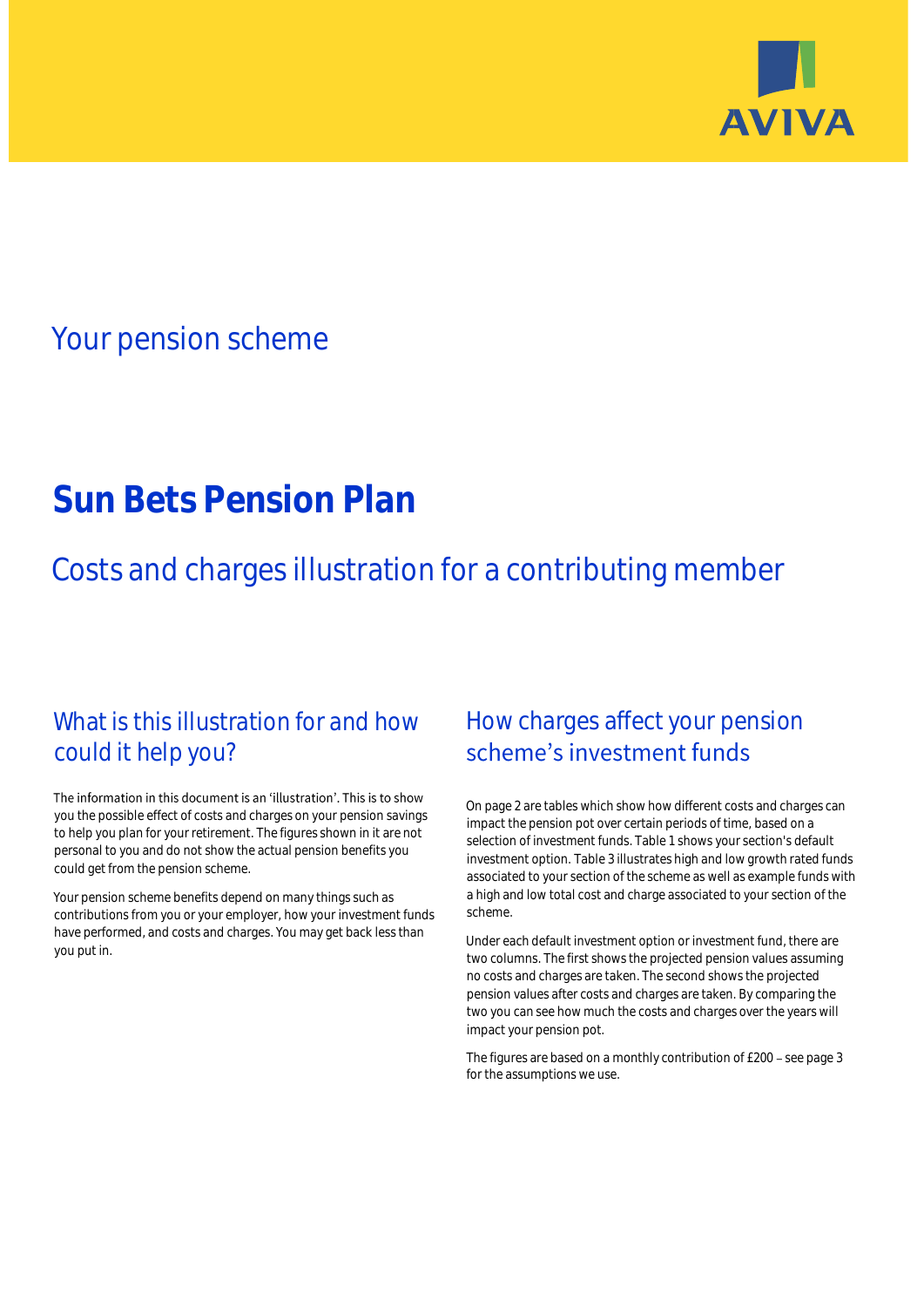| Illustration of effect of costs and charges on the Default Investment Option in |                                                                          |                                    |  |  |  |  |  |
|---------------------------------------------------------------------------------|--------------------------------------------------------------------------|------------------------------------|--|--|--|--|--|
| <b>Sun Bets Pension Plan</b>                                                    |                                                                          |                                    |  |  |  |  |  |
|                                                                                 | <b>My Future</b>                                                         |                                    |  |  |  |  |  |
|                                                                                 | Assumed growth rate 3.2% (p.a.)<br>Assumed costs and charges 0.5% (p.a.) |                                    |  |  |  |  |  |
|                                                                                 |                                                                          |                                    |  |  |  |  |  |
| At end of year                                                                  | Projected value assuming no                                              | <b>Projected value after costs</b> |  |  |  |  |  |
|                                                                                 | costs and charges are taken                                              | and charges are taken              |  |  |  |  |  |
| $\mathbf{1}$                                                                    | £2,390                                                                   | £2,380                             |  |  |  |  |  |
| $\overline{2}$                                                                  | £4,800                                                                   | £4,770                             |  |  |  |  |  |
| 3                                                                               | £7,240                                                                   | £7,180                             |  |  |  |  |  |
| 4                                                                               | £9,700                                                                   | £9,600                             |  |  |  |  |  |
| 5                                                                               | £12,200                                                                  | £12,000                            |  |  |  |  |  |
| 10                                                                              | £25,100                                                                  | £24,400                            |  |  |  |  |  |
| 15                                                                              | £38,600                                                                  | £37,100                            |  |  |  |  |  |
| 20                                                                              | £52,900                                                                  | £50,200                            |  |  |  |  |  |
| 25                                                                              | £68,000                                                                  | £63,600                            |  |  |  |  |  |
| 30                                                                              | £84,000                                                                  | £77,400                            |  |  |  |  |  |
| 35                                                                              | £101,000                                                                 | £91,600                            |  |  |  |  |  |
| 40                                                                              | £117,000                                                                 | £105,000                           |  |  |  |  |  |
| 45                                                                              | £132,000                                                                 | £117,000                           |  |  |  |  |  |
| 50                                                                              | £145,000                                                                 | £127,000                           |  |  |  |  |  |

#### **Table 2**

| List of Funds included in the Default Investment Option |                       |                    |
|---------------------------------------------------------|-----------------------|--------------------|
| <b>Fund name</b>                                        | <b>Total Cost and</b> | <b>Growth Rate</b> |
|                                                         | Charge (p.a.)         | (p.a.)             |
| Av MyM My Future Growth                                 | 0.52%                 | 3.60%              |
| Av MyM My Future Consolidation                          | 0.47%                 | 2.40%              |
|                                                         |                       |                    |
|                                                         |                       |                    |
|                                                         |                       |                    |
|                                                         |                       |                    |
|                                                         |                       |                    |
|                                                         |                       |                    |
|                                                         |                       |                    |
|                                                         |                       |                    |

**Aviva Life & Pensions UK Limited.**

Registered in England No. 3253947. Registered office: Aviva, Wellington Row, York, YO90 1WR. Authorised by the Prudential Regulation Authority and regulated by the Financial Conduct Authority and the Prudential Regulation Authority. Firm Reference Number 185896. **aviva.co.uk** TEMP GFI NG071309 09/2018